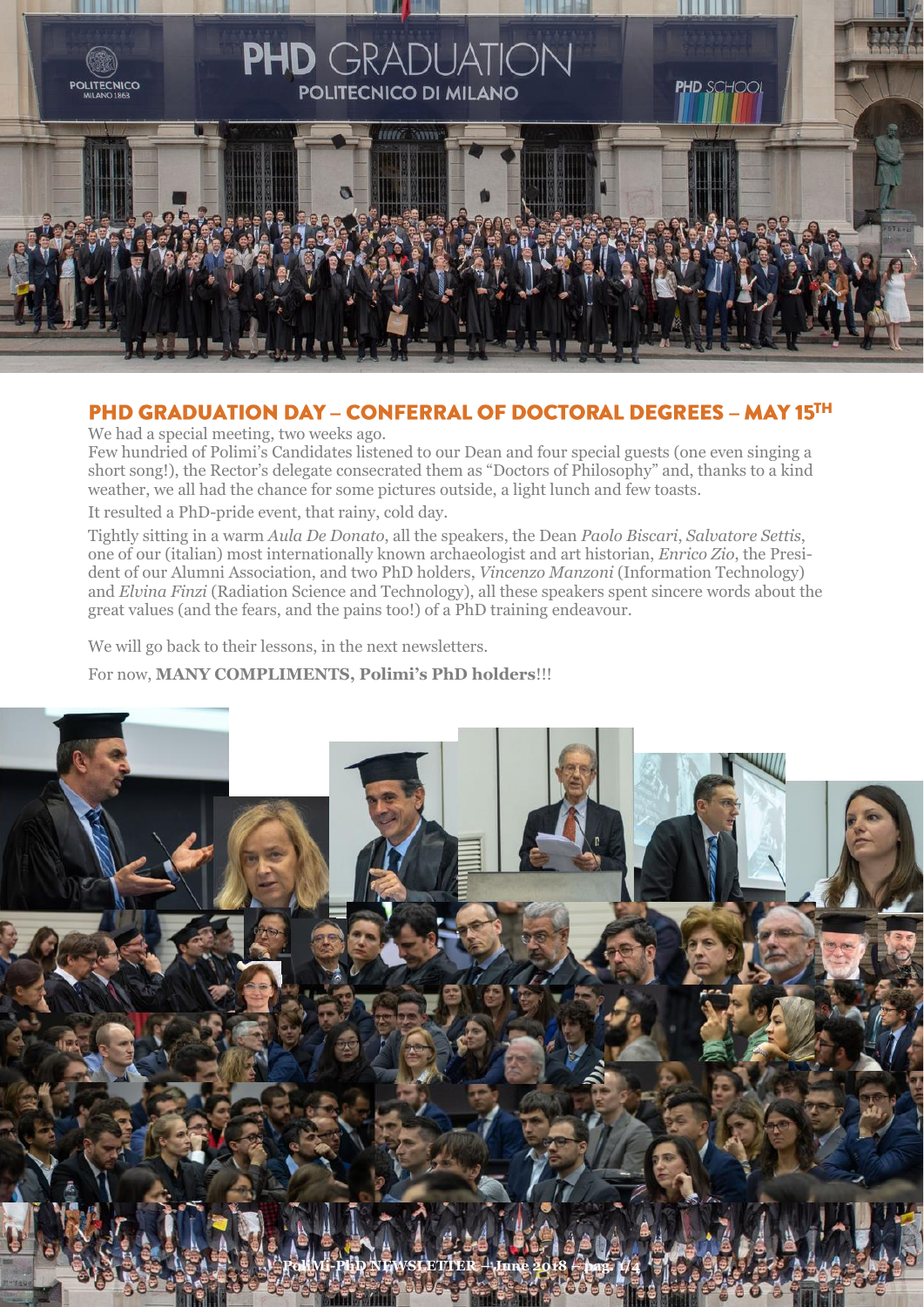## **CALL AND EVENTS**

#### IDEA LEAGUE DOCTORAL SCHOOL: ADVANCED ATOMIC SCALE CHARACTERISATION



*IDEA League* issues a call for participation to AASC'18 a new Doctoral School about the atomic scale structure of advanced materials: a prerequisite for improving their properties and their behaviour in technological applications in a broad range of disciplines, in particular in the framework of the recent concepts on 'integrated computational materials engineering' (ICME).

The school will visit all five IDEA League campuses. Lectures are scheduled in Aachen (23-26 Sept 2018), Delft (27-28 Sept 2018), ETH Zurich (26-30 Nov 2018), Chalmers (May 2019) and Politecnico di Milano (June 2019). IDEA League grants cover: registration fee, living and dining expenses of all accepted participants. Only travel expenses remain outside the grant (but can be covered with the usual procedures applicable to all workshops and schools).

Deadline for applications: 30<sup>th</sup> June 2018

### UNICATT SUMMER SCHOOL TRANSKILLS, STRATEGIC SKILLS FOR YOUNG RESEARCHERS

The doctoral School of Università Cattolica (Milano) is organizing a summer school focusing on those (transferable) skills «that employers both inside and outside academia are looking for». Its cost (€ 488,00) includes the accomodation costs at [Villa Vigoni](https://www.villavigoni.eu/storia/?lang=en) (CO), June 12-15, 2018. Deadline for admissions: 5 June 2018.

From June 12th to June 15th, Loveno di Menaggio (CO)

#### SSWM2018 - SUMMER SCHOOL ON WORKPLACE MANAGEMENT

*Workplace Management* is an interdisciplinary area of research and work. This 2-weeks Summer School includes *theoretical lessons* (workplace evolution in recent years, in terms of spatial/architectural features, and corporate strategies), *field exploration* (three actual workplaces in Milan), and practical workshop (workplace change briefing with clients). Participants will build up interdisciplinary teams and develop a studio-like project. The registration fee includes a day-trip to Venice to the 16th International Architecture Exhibition. The course is organized in partnership with Cornell University and A2A Spa that will actively participate to the classes.

From 9 to 20 July 2018

#### SUMMER SCHOOL: MICRO AND OPTICAL TECHNOLOGIES IN BIOMEDICAL SCIENCE

The school is co-organized by EPFL and ETHZ. Academic researchers and industry engineers will give talks about their activities in several fields of biomedical technologies. Project sessions and an industry workshop will also give the students the opportunity to practice in group on specific technical topics. Social activities and poster sessions will complete the program and favor informal interaction. More information are available in th[e website](https://mot2018.epfl.ch/) and in the [Facebook page.](https://www.facebook.com/SummerSchool.MOT2018)

From 9th to 14th September 2018, Fiesch (Switzerland)

#### ADVANCED SCHOOL ON THEORIES AND APPLICATIONS OF LIOUID CRYSTALS

There is no registration fee. Participants are required to register sending an email. For a limited number of young participants, who are interested in presenting a poster, the organization can provide some financial support to cover accommodation and lunches. To apply for financial support, please send a request in the registration email by June, 7th. See the **detailed program.** 

From September 3rd to 7<sup>th</sup>, Naples



 $\sqrt{1}$ 



 $\sqrt{1}$ 

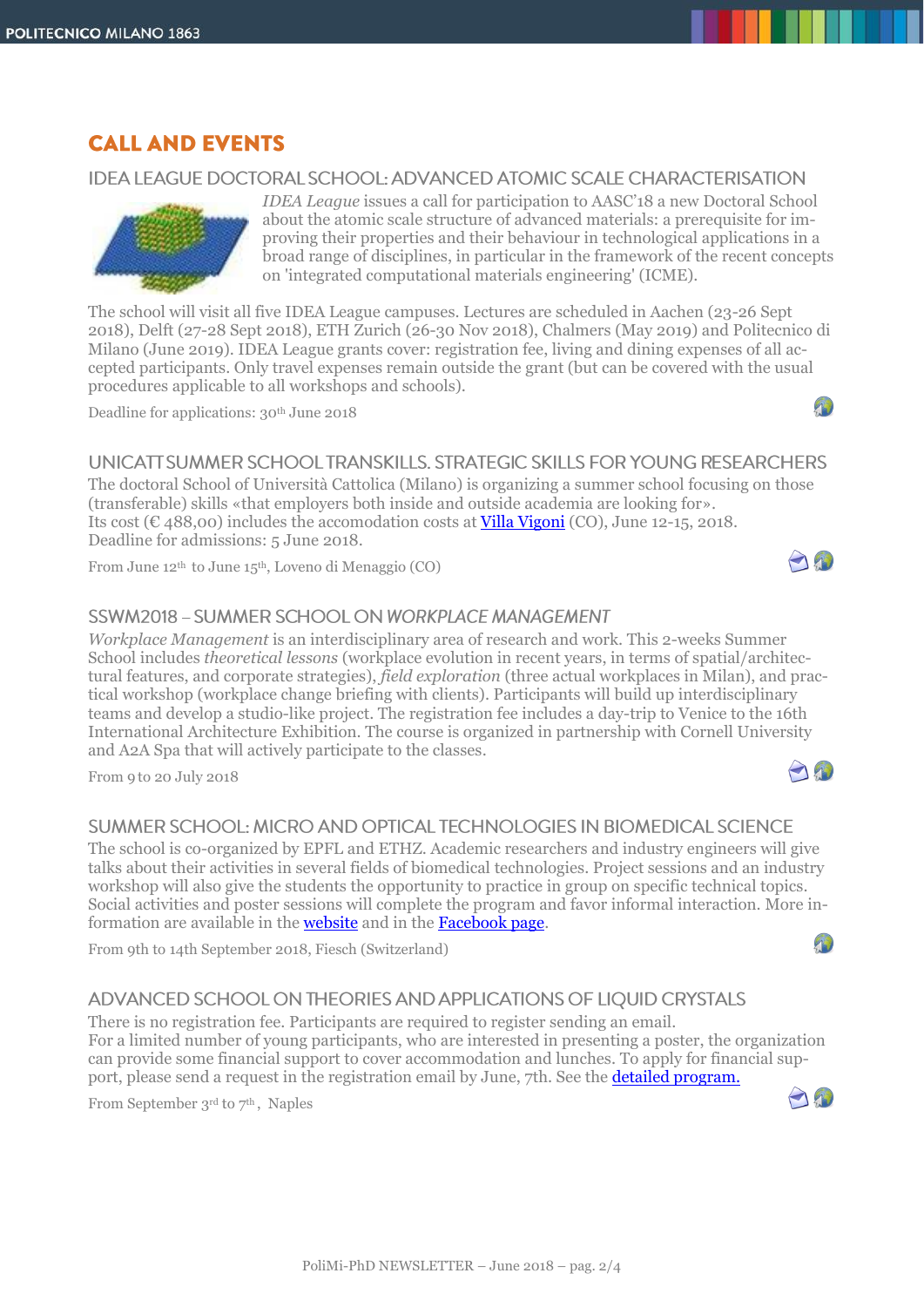### **INDUSTRIAL PROBLEM SOLVING WITH PHYSICS (IPSP) 2018**

The scope of IPSP is to promote the role of the researchers, particularly physicists, and to strengthen the collaboration between research and companies by offering to PhD students and young researchers all around Italy a one-week full of challenges and problems proposed by the companies. All the participants coming from outside Trento will receive a free accommodation. The application deadline is June 20, 2018 (you may find the official call also [here\)](http://www.dottorato.polimi.it/fileadmin/files/dottorato/newsletter/allegati/2018-06/IPSP-2018_bandi_CALL-BRAINS-EN.pdf)

From July 16th to 21st, Department of Physics, University of Trento

## CENTRAI ESUPÉI EC SUMMER SCHOOL IN ARTIFICIAL INTELLIGENCE

CentraleSupélec offers a 2-week intensive *Engineering Summer School* on *Artificial Intelligence* that will be held from July 1st to 13th at Paris-Saclay campus. The aim of this Summer School is to introduce students to Artificial Intelligence and related topics (*Machine Learning*, *Machine Learning for Medical Sciences*, *Computer Vision* and *Learning in Networks*) as well as to give them a unique opportunity to discover Paris and French culture (several cultural visits are planned). The Tuition fee is  $\epsilon_{1,800}$  (accommodation included)

From July 1st to 13th, Paris-Saclay campus

### **ZEBSS - ZERO ENERGY BUILDINGS SUMMER SCHOOL**

The course (in Italian, with a support for English speaking students) deals with the topic of high efficiency and zero energy buildings and its integrated design based on dynamic energy simulation.

Polo territoriale di Mantova 27.8.2018 - 2.9.2018

## **SEMINARS AND WORKSHOPS**

## FATE AND REMOVAL OF MICROPOLLUTANTS IN WASTEWATER TREATMENT PLANTS

#### **Prof. Juan Lema / Prof. Roberto Canziani**

This 3-hour seminar will present the problem of emerging micropollutants in wastewater treatment, as well as remedial techniques

Wednesday, 13th June 2018, 10 AM – 1 PM; Aula Bianca, Building 21, 6th floor

## NOVEL APPROACH FOR SLUDGE CHARACTERIZATION: RHEOLOGICAL TESTING

#### **Prof. Azize Ayol / Prof. Roberto Canziani**

The new rheological analysis techniques, the different rheometers and sensors with different geometries will be talked regarding the practical applications

Friday, 6th July 2018, 10 AM – 1 PM; Aula Bianca, Building 21, 6th floor

# **STARTING COURSES - PHD SCHOOL**

## SCIENCE, TECHNOLOGY, SOCIETY AND WIKIPEDIA

#### **Prof. Guido Raos**

The course aims to provide some hand-on training in technical writing and, at the same time, to contribute to the general diffusion of scientific and technical knowledge. These will be achieved by engaging Politecnico's PhD students in the production of new material(or revision of existing one) for Wikipedia. 

From June  $11^{\text{th}}$  to June  $15^{\text{th}}$ , 2018



A







And